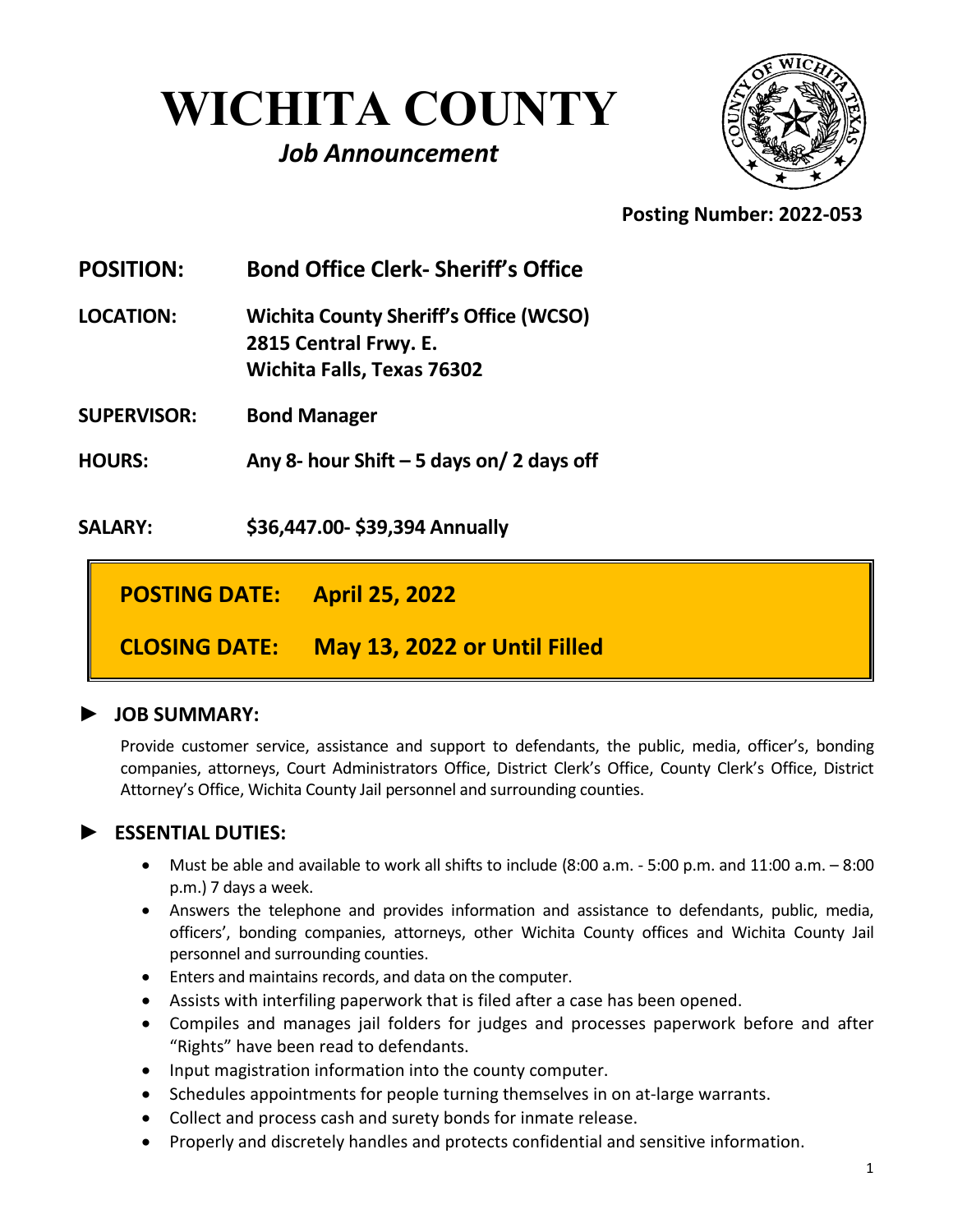- Performs filing and maintenance of conditions of bond and criminal files and records.
- Prepare and file bond reductions with the appropriate court clerk offices.
- Process Indigent Applications for defendants currently in custody.
- Create and file protective orders on open criminal cases.
- Generate and file all ordered for Pretrial Release on open criminal cases.
- Performs all other job-related tasks and duties as assigned by the Sheriff of Wichita County.
- Prepare daily deposits for the Wichita County treasurer.

#### **► MINIMUM QUALIFICATIONS:**

- Must be at least 18 years of age.
- Must have a High School Diploma or GED equivalent. Higher education is desired.
- Previous office experience is required.
- Detention Officer License within twelve (12) months after assignment.
- Must be computer literate and have a working knowledge of Microsoft Office software and mainframe applications.
- Must be able to accurately type at least 40 wpm and input data into a computer with minimal errors.
- Must be courteous and able to conduct self in a professional manner.
- Must be able to develop and maintain good working relationships and rapport with defendants, the public, media, officers', bonding companies, attorneys, Wichita County Jail personnel, Wichita County employees (co-workers, supervisors, department heads and elected officials) and surrounding counties.
- Must be able to handle stressful situations and work effectively under deadlines and heavy workloads.
- Must be able to absorb, retain, and recall large amounts of information and instruction.
- Must be able to prioritize and manage multiple tasks simultaneously.
- General knowledge of civil and criminal laws is preferred.
- Must be able to communicate effectively with others, both verbally and in writing.
- Must have no convictions for felonies or misdemeanors involving moral turpitude.
- Must attend certification, upgrade and/or supplemental approved training courses as required by statute and/or as directed by Justices of the Peace.
- May require overnight travel.

### **► WORKING CONDITIONS and PHYSICAL REQUIREMENTS:**

- Must be able to pass a thorough background investigation conducted by Wichita County.
- Must be able to pass a pre-employment physical exam and drug test, paid by Wichita County.
- Must pass a psychological evaluation administered by a trained psychiatrist.
- Must satisfactorily pass a  $12<sup>th</sup>$  grade level reading comprehension test.
- Must be physically able to lift and/or move loads such as file boxes weighing up to forty (40) pounds.
- Must be physically able to perform various motor movements during the normal workday to include standing, sitting, kneeling, squatting, bending, stooping, pushing pulling, twisting, walking, grasping, squeezing, reaching, and lifting.